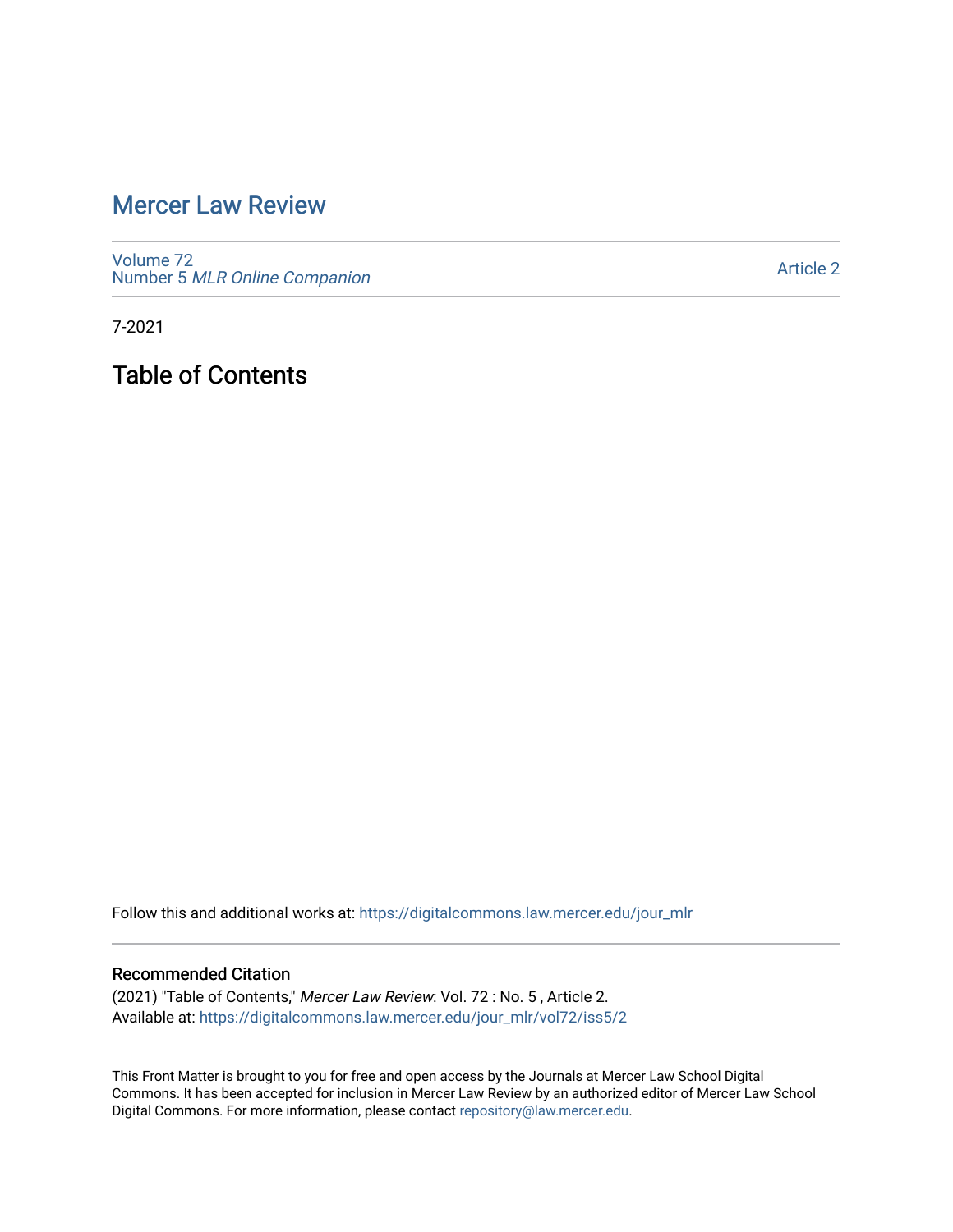# **TABLE OF CONTENTS**

### **COMPANION EDITION**

### **Casenotes**

| Better to Analyze a Statute than<br>To Psychoanalyze Congress? Eleventh<br>Circuit Widens Circuit Split over Proper<br>Causation Standard in False Claims Act<br><b>Retaliation Cases</b> | Douglas E. Comin | 1377 |
|-------------------------------------------------------------------------------------------------------------------------------------------------------------------------------------------|------------------|------|
| Dealers, the Revenue vs Regulatory<br>Test, and Recovery, Kale Yeah!:<br>Uncovering the Scope of Licensing<br>Requirements Under Georgia's Dealers<br>in Agricultural Products Act        | E. Tate Crymes   | 1399 |
| Mark My Words, this is a Heavy Weight<br>To Carry: The Eleventh Circuit Court<br>Sets the Standard Weight Given to a<br>Presumption of Validity of a Registered Mark                      | Dana Nagel       | 1415 |
| Prisoner Exposure to a Pandemic:<br>Measuring When Institutional Response<br>Rises to Punishment                                                                                          | Josh Slovin      | 1431 |
| Hail? No! There's an App for That:<br>Georgia Courts Signal Favor for<br>Innovation Over Monopolies as<br>Taxis Battle Against Rideshares for<br>Market Dominance                         | Sara Snowden     | 1447 |
| Sword and Shield: The Georgia Supreme<br>Court Adopts Third-Party Waiver of<br><b>Attorney-Client Privilege</b>                                                                           | D. Garrett White | 1465 |